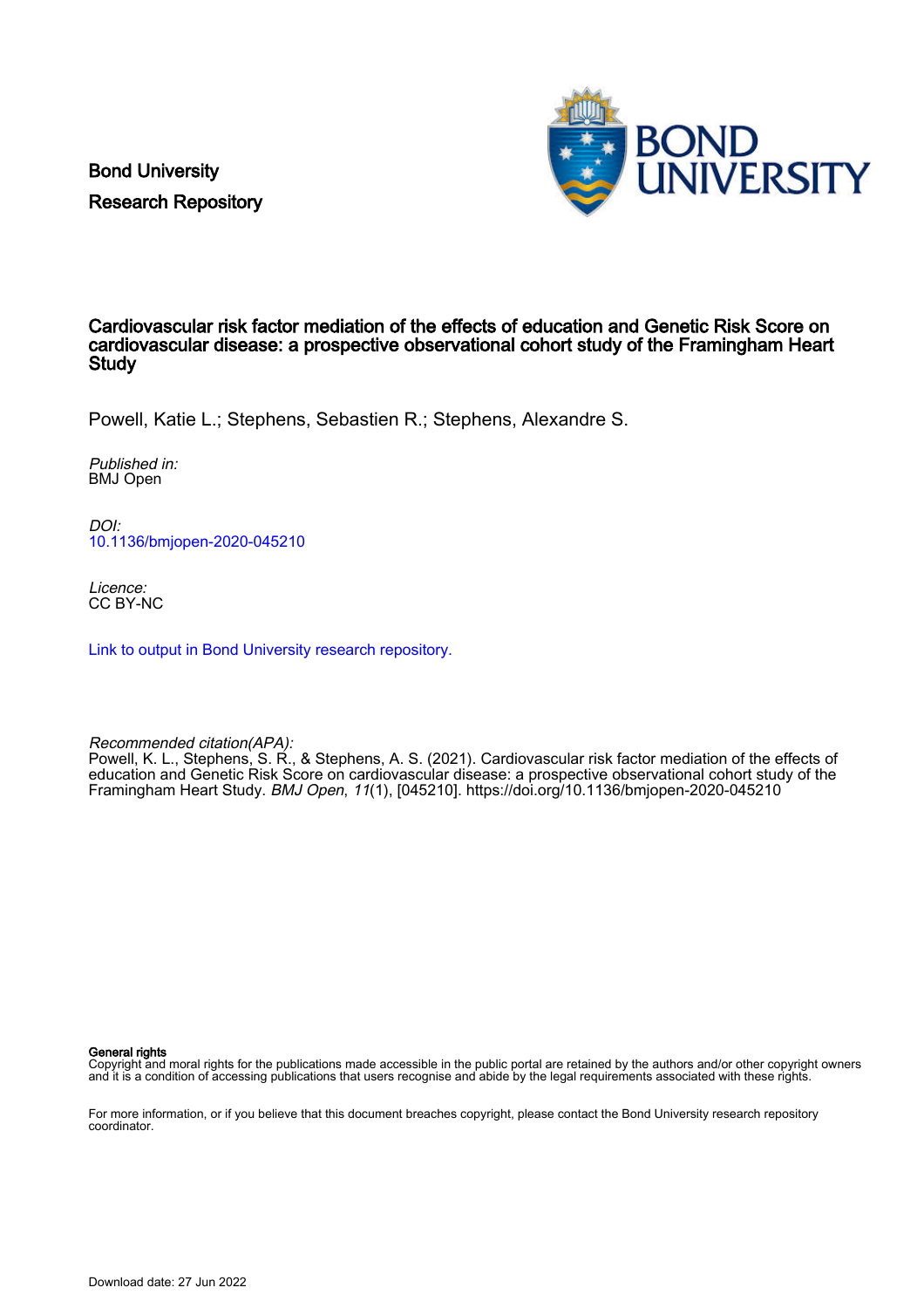# **BMJ Open Cardiovascular risk factor mediation of the effects of education and Genetic Risk Score on cardiovascular disease: a prospective observational cohort study of the Framingham Heart Study**

Katie L Powell,<sup>1</sup> Sebastien R Stephens,<sup>2,3</sup> Alexandre S Stephens  $\bullet^{4,5,6}$ 

# **To cite:** Powell KL,

Stephens SR, Stephens AS. Cardiovascular risk factor mediation of the effects of education and Genetic Risk Score on cardiovascular disease: a prospective observational cohort study of the Framingham Heart Study. *BMJ Open* 2021;11:e045210. doi:10.1136/ bmjopen-2020-045210

► Prepublication history and additional material is published online only. To view please visit the journal online (http://dx.doi. org/10.1136/bmjopen-2020- 045210).

Received 27 September 2020 Revised 24 November 2020 Accepted 16 December 2020

Check for updates

© Author(s) (or their employer(s)) 2021. Re-use permitted under CC BY-NC. No commercial re-use. See rights and permissions. Published by BMJ.

For numbered affiliations see end of article.

#### Correspondence to

Dr Alexandre S Stephens; alexandre.stephens@health. nsw.gov.au

**Objectives** Level of education and genetic risk are key predictors of cardiovascular disease (CVD). While several studies have explored the causal mechanisms of education effects, it remains uncertain to what extent genetic risk is mediated by established CVD risk factors. This study sought to investigate this and explored the mediation of education and genetic effects on CVD by established cardiovascular risk factors in the Framingham Heart Study (FHS).

Design Prospective observational cohort study. Participants 7017 participants from the FHS. Setting Community-based cohort of adults in Framingham, Massachusetts, USA.

**ARSTRACT** 

**Primary outcome measure Incident CVD. The total** effects of education and genetic predisposition using a 63-variant genetic risk score (GRS) on CVD, as well as those mediated by established CVD risk factors, were assessed via mediation analysis based on the counterfactual framework using Cox proportional hazards regression models.

Results Over a median follow-up time of 12.0 years, 1091 participants experienced a CVD event. Education and GRS displayed significant associations with CVD after adjustment for age and sex and the established risk factors smoking, total cholesterol (TC), high-density lipoprotein cholesterol (HDL-C), body mass index, systolic blood pressure (SBP) and diabetes. For education effects, smoking, HDL-C and SBP were estimated to mediate 18.8% (95% CI 9.5% to 43%), 11.5% (95% CI 5.7% to 29.0%) and 4.5% (95% CI 1.6% to 13.3%) of the total effect of graduate degree, respectively, with the collective of all risk factors combined mediating 38.5% (95% 24.1% to 64.9%). A much smaller proportion of the effects of GRS were mediated by established risk factors combined (17.6%, 95% CI 2.4% to 35.7%), with HDL-C and TC mediating 11.5% (95% CI 6.2% to 21.5%) and 3.1% (95% CI 0.2% to 8.3%), respectively.

Conclusions Unlike education inequalities, established risk factors mediated only a fraction of GRS effects on CVD. Further research is required to elucidate the underlying causal mechanisms of genetic contributions to CVD.

# Strengths and limitations of this study

- $\blacktriangleright$  This study explored the underlying causal mechanisms of education and genetic contributions to cardiovascular disease using the long running, longitudinal and well characterised Framingham Heart Study.
- ► Mediation analysis of both education and genetic contributions to cardiovascular disease enabled a contemporaneous comparison of the extent to which each were mediated by established risk factors.
- ► This study adds to the paucity of existing evidence on established risk factor mediation of genetic contributions to cardiovascular disease.
- ► The study focused specifically on the role of established risk factors in mediating the effects of education and Genetic Risk Score on cardiovascular disease and further studies exploring the role of other risk factors, such as lifestyle factors and health behaviours, are warranted.

# **INTRODUCTION**

Cardiovascular disease (CVD) remains a major contributor to global burden of disease and mortality. $12 \text{°}$  Estimates placed CVD as causing 17.8million deaths worldwide in  $2017$  $2017$ ,<sup>2</sup> and affecting a staggering  $422.7$  million individuals globally in  $2015.<sup>1</sup>$  $2015.<sup>1</sup>$  $2015.<sup>1</sup>$  In the USA alone, CVD accounted for 647457 deaths in 2017, ranking as the leading cause of death.<sup>[3](#page-9-2)</sup> Although CVD remains a major contributor to morbidity and mortality, CVD mortality is declining in high-income countries, $14$  linked to improvements in key modifiable risk factors, such as diet, smoking, blood pressure and cholesterol levels,<sup>[4](#page-9-3)</sup> and general increases in the high-end spectrum of the Sociodemographic Index (SDI).<sup>[1](#page-9-0)</sup>

While the SDI has generally increased over recent decades globally, $5$  including highincome nations, marked socioeconomic gradients in CVD risk still exist in many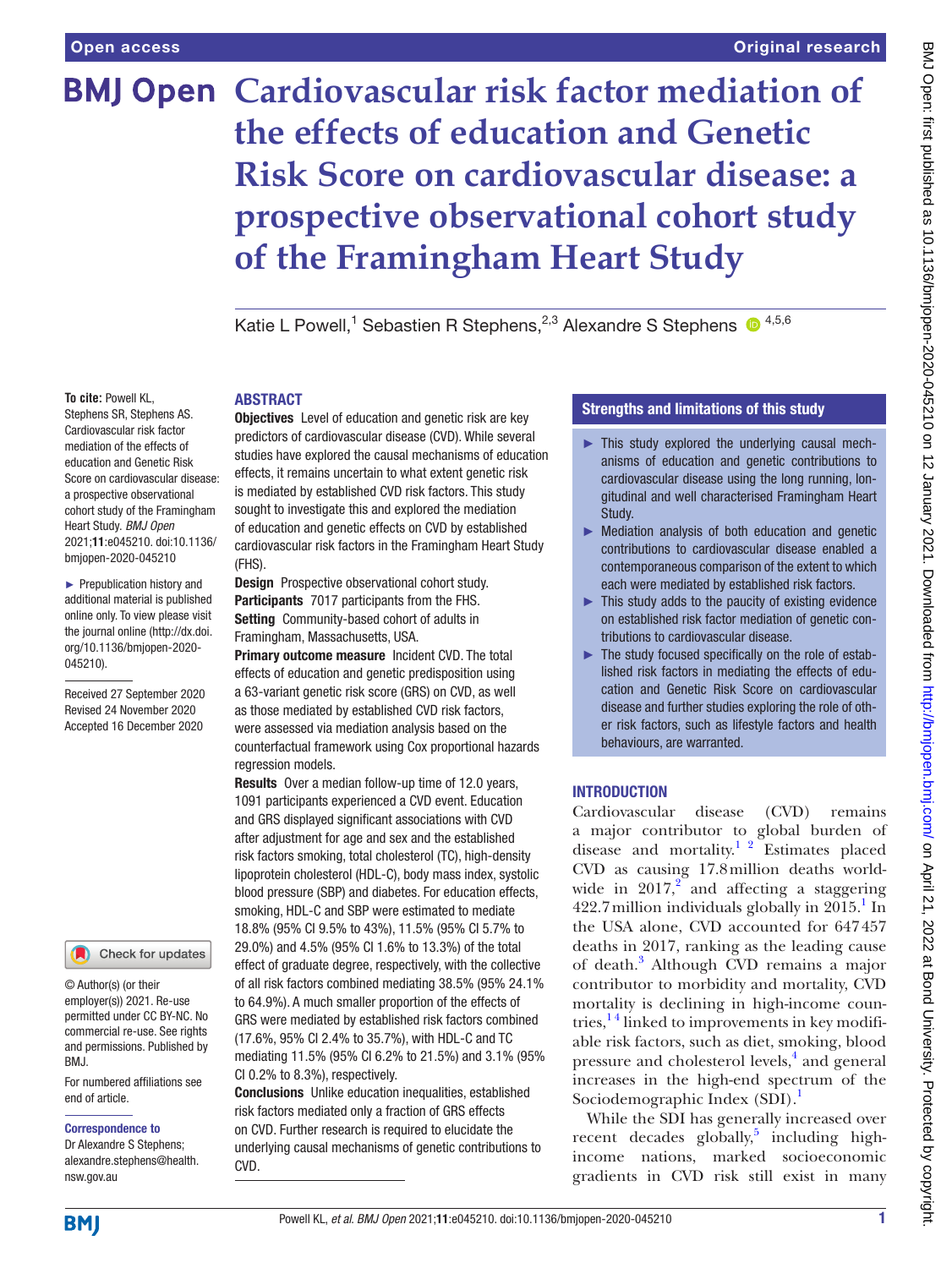## Open access

countries.<sup>6 7</sup> For example, a recent study showed that major cardiovascular events were more common among individuals with low levels of education in a collection of 20 low-income, middle-income and high-income countries, and that education was a far stronger predictor of cardiovascular events than wealth.<sup>7</sup>

Another key predictor of CVD is genetic predisposition. Genetic knowledge of CVD continues to expand as demonstrated by recent, large-scale Genome-Wide Association Studies, which identified more novel genetic variants associated with CVD risk. $89$  Such studies also highlight the polygenic nature of CVD, demonstrating that many genes, each imparting only a small effect, collectively combine to influence CVD risk through the accumulation of risk alleles.<sup>[9 10](#page-9-8)</sup> Genetic Risk Scores (GRSs) have also demonstrated significant predictive benefit when combined with traditional risk factors for  $CVD$ ,  $9^{10}$  highlighting the complex nature of CVD as a condition defined by genetic, biological and environmental influences.

Taken together, established risk factors, education and genetics play key roles in CVD. What is less known, though, is how these factors interact to influence CVD risk, and, in particular, the extent to which established risk factors, such as cholesterol levels, blood pressure, body mass index (BMI) and smoking, mediate the effects of education and genetic risk on CVD risk, particularly genetic contributions. To this end, we undertook a contemporaneous analysis of the effects of education, GRS and established risk factors on CVD in the Framingham Heart Study (FHS). The main objective of the study was to investigate the extent to which genetic effects on CVD were mediated by established risk factors in comparison to the degree to which the effects of education were mediated by the same risk factors. The established risk factors investigated in the study included total cholesterol (TC), high-density lipoprotein cholesterol (HDL-C), cigarette smoking and systolic blood pressure (SPB), as key components of the Framingham Risk Score for Hard Coronary Heart Disease  $\text{(CHD)}$ ,<sup>11</sup> and BMI and diabetes status, which have also been implicated as mediators of education effects on  $CVD$ .<sup>12</sup> The mediating effects of these six risk factors were considered individually and in combination, and a subset of the risk factors displaying the largest contributions to genetic and education effects on CVD were assessed using causally ordered mediation analysis.

## **METHODS** Study sample

The study sample included participants from the multigeneration, community-based FHS. The FHS is a long running and well-characterised longitudinal study of free-living adults residing in the Town of Framingham, Massachusetts, USA, which commenced in 1948 via the enrolment of 5209 individuals into the Original Cohort. In 1971, the FHS was expanded by incorporating an

Offspring cohort, which included 5124 participants comprising of children and their spouses, of Original Cohort members. In 2002, a third-generation cohort commenced enrolment and includes 4095 children from the Offspring cohort. Comprehensive, in-person examinations were conducted for each participant at baseline with study data collected through a battery of tests, examinations, anthropometric measurements and questionnaires specifically designed for the study. Follow-up examinations occurred every 2–6 years for each cohort. A full description of the FHS, including study design, participant follow-up, examination cycles and phenotype and outcome measures, has been described previously.<sup>[13](#page-9-11)</sup> Data for 5013 offspring cohort and 4078 third-generation cohort participants were available (total N=9091). Of these, 2074 were excluded due to lack of genotype data (did not consent for DNA studies or incomplete genotype data) or missing covariate information. Final analyses included 7017 participants.

## Patient and public involvement

Patients and the public were not directly involved in this study.

#### Study outcome variable: incident CVD events

The primary study outcome variable was incident CVD. In accordance with previously described criteria, $14$  incident CVD was defined as a composite of CHD (coronary death, myocardial infarction, coronary insufficiency and angina), cerebrovascular events (including ischaemic stroke, haemorrhagic stroke and transient ischaemic attack), peripheral artery disease (intermittent claudication) and heart failure.

## Main study factors: education level and GRS

The main study factors were education and GRS. Level of education was derived from years education or highest degree obtained, which were measured at exams 2 and 8 for the Offspring cohort and exam 1 for the thirdgeneration cohort. Education level was categorised into three levels representing: (1) high school or less; (2) more than high school or bachelor's degree, but less than graduate degree and (3) graduate degree, which broadly equates to ≤12, 13–16 and ≥17 years of education as used previously.[15 16](#page-9-13)

Detailed information on FHS genotyping and genotype imputation have been previously described.<sup>[8](#page-9-7)</sup> Imputed genetic data were used to construct a 63-variant GRS for CVD based on previously reported genetic variants (online supplemental table  $1$ ).<sup>8</sup> A weighted GRS was constructed by multiplying genetic dose of risk alleles by the natural log of the risk estimate for each variant and summing the products across all variants. Higher scores indicate higher genetic predisposition to CVD. Rare or low frequency variants with a minor allele frequency <5% were excluded from the GRS.

## Cardiovascular risk factors and covariates

Information on cardiovascular risk factors and covariates were obtained from examination data as described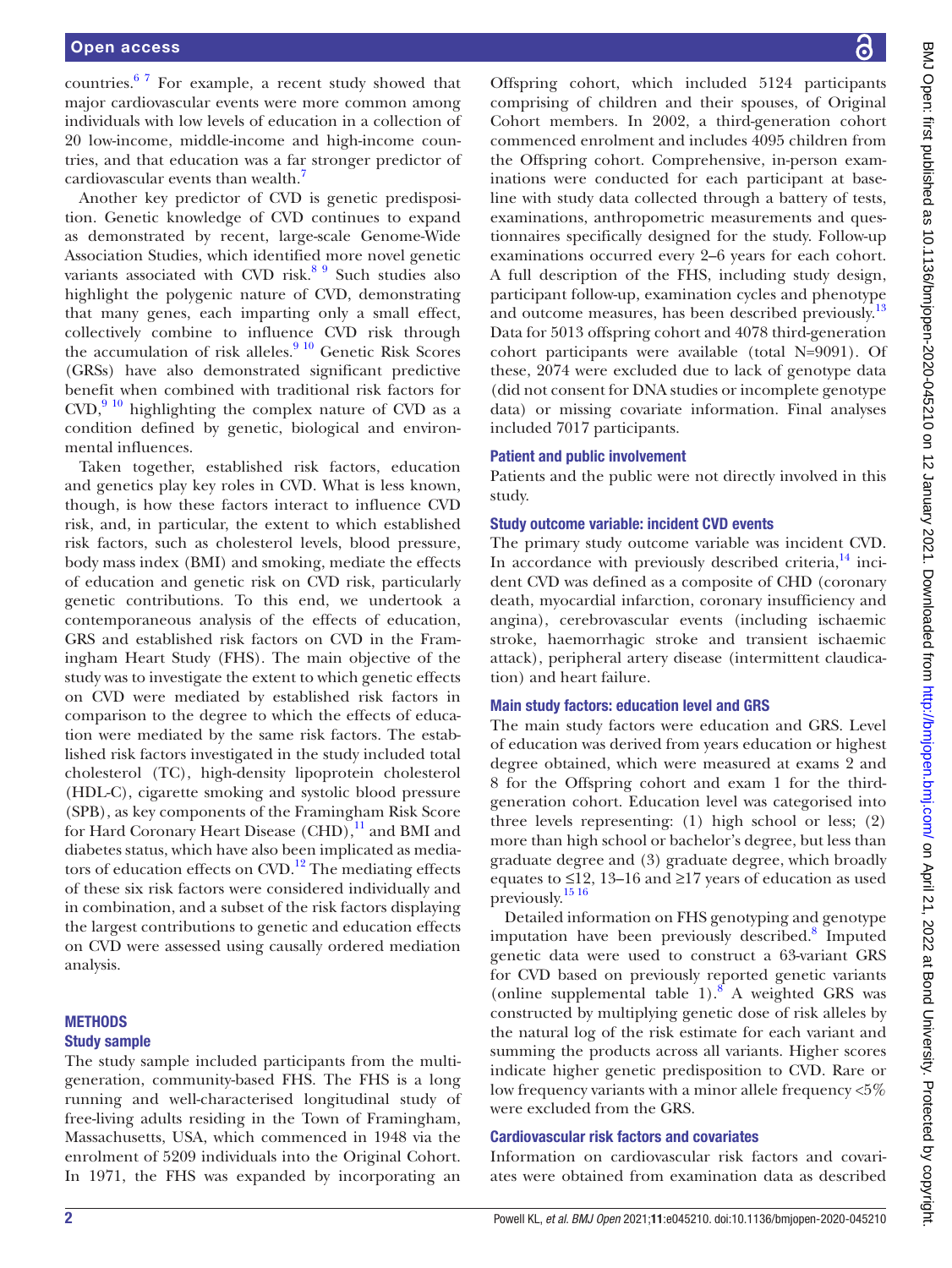previously[.13 17](#page-9-11) Study covariates included age in years and sex (female or male), which were obtained at baseline examination. TC and HDL-C levels were determined on fasting blood samples and measured in units of mg/dL; these were converted to units of mmol/L in the study. Cigarette smoking (smoking) was determined by selfreport and defined as smoking regularly in the year prior to baseline examination. Diabetes was defined as a fasting plasma glucose ≥126mg/dL or use of glucose-lowering medication.<sup>[18](#page-9-14)</sup> SPB was measured using mercury sphygmomanometer in subjects seated for at least 5min. BMI was derived from height and weight information, measured at baseline examination, as weight in kilograms (kg) divided by height in metres squared  $(m<sup>2</sup>)$ .

## Statistical analysis

Characteristics and risk factor measurements of the study participants were analysed descriptively via the calculation of mean and SD for continuous variables, counts and percentages for categorical data, and median and IQR for year's follow-up data. Cox proportional hazards regression models were used to explore associations between the main study factors and CVD while adjusting for covariates. Times to incident events (or censoring) were based on follow-up times from baseline examination. Unadjusted and adjusted associations between the main study factors, education level and GRS (1-SD increase), and CVD were assessed in models including the study factor only (unadjusted models) and models additionally adjusting for the six cardiovascular risk factors, which are the explicit focus of the study, and age and sex (adjusted models). Risk factors and covariates were included in models as baseline variables and were not time varying. To account for family structure (and correlations) in the data, frailty terms clustering on family were included in Cox regression models. Proportional hazards assumptions were assessed graphically and statistically using scaled Schoenfeld residuals. Multivariable linear regressions (for continuous risk factors) and binary logistic regressions (for binary risk factors) were used to explore the associations between each of the main study factors and cardiovascular risk factors. In statistical models, age (years), GRS (weighted risk score), TC (mmol/L), HDL-C (mmol/L), BMI (kg/ m<sup>2</sup> ) and systolic blood pressure (SBP) (mm Hg) were included as mean centred, standardised continuous variables (ie, expressed in units of SDs away from means of 0). Therefore, a 1-unit increase in the value of these continuous variables in statistical models corresponds to a 1-SD increase. Sex (male or female), education (three level as described in main study factors above), smoking (yes or no) and diabetes (yes or no) were included in statistical models as categorical variables. Measures of associations derived from statistical models are displayed as HRs, ORs or standardised mean differences with 95% CIs.

For mediation analysis, two separate approaches based on the counterfactual framework were applied. The first approach was based on the methods for estimating causal effects described by VanderWeele for Cox proportional

hazards regression.<sup>19</sup> Using this approach, the total effect of an exposure on outcome (CVD) was decomposed into the natural direct effect (NDE) and the natural indirect effect (NIE), where the NIE is interpreted as the effect of the exposure on outcome mediated by another risk factor (ie, the mediator). The proportion of the effects of education or GRS mediated by established cardiovascular risk factors were also calculated. CIs for the NDE, NIE and the proportion mediated were obtained via bootstrap resampling with 1000 replications. Separate analyses were undertaken to assess the mediation effects of each risk factor individually. In these analyses, all other risk factors, which were not treated as the mediator variable, were included in models as covariates. Analyses were also undertaken investigating the mediation effects of all six risk factors combined. We used the product coefficient method to calculate indirect effects for risk factors individually and the difference in coefficient method to investigate all six risk factors combined.<sup>12 19</sup> It is important to note that assessing each risk factor individually and combined, while valid approaches (eg, Carter *et al*<sup>12</sup>), fails to take into account any relationships that may exist between the mediators if any sit of the causal pathway of others. Sensitivity analyses evaluating how much unmeasured mediator outcome confounding would explain away the observed NDEs and NIEs were also undertaken.<sup>[20](#page-10-1)</sup>

A second approach to mediation was applied based on the methods espoused in Cho and Huang.<sup>21</sup> Briefly, using this approach, path-specific effects (PSEs) of the exposure on the outcome in the form of transformed survival time using Cox proportional hazards regression models through multiple, causally ordered mediators was assessed. This method caters for mediation effects to be assessed in causally ordered pathways based on hypothesised causal relationships between mediators and, thus, accommodates for the complexity that can arise if mediators sit on the causal pathway of others, which is a main advantage of the method. The approach decomposes the total effects into PSEs relating the associations between the exposure and outcome through direct effects and effects through the mediators. The results of this approach have intuitive interpretations whereby the magnitude and direction (sign) of the PSEs are related to the effect on survival (eg, a positive PSE is associated with increased survival). The notation used to describe the PSEs in this study are represented by deltas  $(\Delta)$ . As an example, in a hypothetical three-mediator model (mediators  $M_p$ , *M2* and *M3* ) relating an exposure (*S*) to an outcome (*Y*):  $\Delta_{S\rightarrow Y}$  represents the effect of *S* on *Y* not mediated through any of the mediators;  $\Delta_{S \rightarrow M_1Y}$  represents the effect of *S* on *Y* mediated through  $M_1$  and possibly  $M_2$ and  $M_{\rm z}$ ,  $\Delta_{\rm S \rightarrow M_2 Y}$  represents the effect of *S* on *Y* mediated through  $M_2$  and possibly  $M_3$ ; and  $\Delta_{S \to M_3 \to Y}$  represents the effect of *S* on *Y* mediated through  $M<sub>j</sub>$ . This approach was used to support the findings of decomposing total effects into NDEs and NIEs without the rare outcome assumption, while also catering for multimediator settings. Separate multimediator models were used to investigate GRS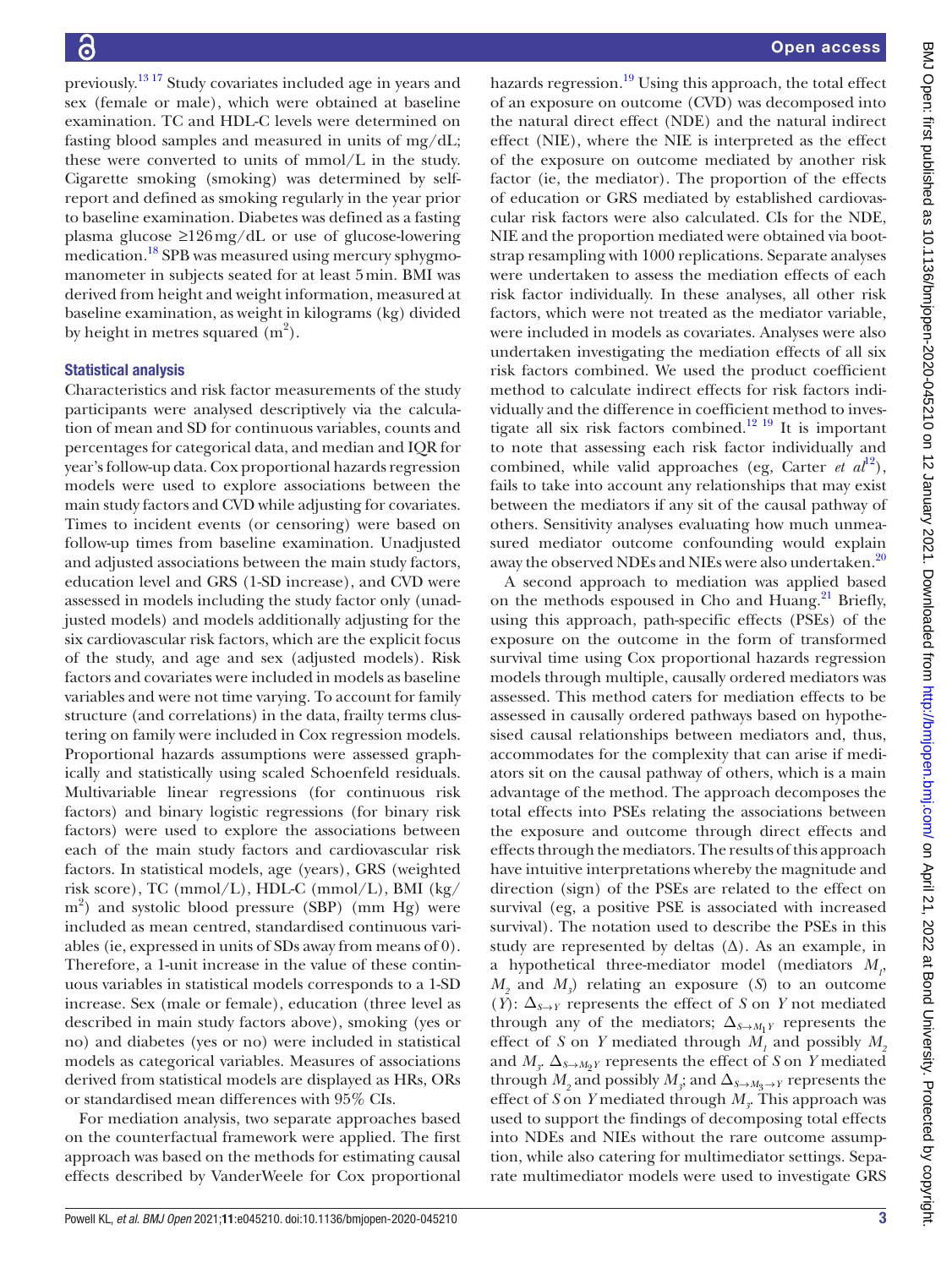and education effects on CVD. The risk factors selected for inclusion as mediators were based on the findings of the individual Cox proportional hazards regression mediation analyses in combination with existing literature. For GRS contributions to CVD, a three-mediator model including BMI, HDL-C and TC in hypothesised causal order [\(figure](#page-4-0) 1A)<sup>22 23</sup> was undertaken. For education effects on CVD, a three-mediator model including Smoking, HDL-C and SBP in hypothesised causal order ([figure](#page-4-0) 1B) [22 24](#page-10-3) was undertaken.

Phenotype and genotype data extraction were performed in the University of Sydney's High-Performance Computing environment. Subsequent data manipulation, including preparation of the final dataset for analysis and statistical analyses were carried out in R Studio with R V.3.6.0 (<https://www.r-project.org>) using the survival package for Cox proportional hazards regression analyses. The R code from Cho and Huang<sup>21</sup> was adapted for causally ordered multimediator analysis.

## RESULTS

## Study cohort characteristics

[Table](#page-5-0) 1 displays the characteristics of the study sample for all participants combined and by education level. Of the 7017 participants, just over half (52.7%) were female, the average age at baseline examination was 38 years and 1716

(24.5%), 4145 (59.0%) and 1156 (16.5%) had education of high school or less, more than high school or bachelor's, or graduate degree level, respectively. The mean GRS was 3.5 and varied little by education level. There was a total of 1091 CVD events, with a median follow-up of 12.0 years. Mean or percentage values of cardiovascular risk factors and the percentage of participants with CVD events were lower in those with higher education [\(table](#page-5-0) 1).

### Unadjusted effects of education level and GRS on CVD

Higher levels of education were associated with decreased risk of CVD with HRs of 0.67 (95% CI 0.59 to 0.76) and 0.44 (95% CI 0.36 to 0.54) for more than high school or bachelor's degree and graduate degree, respectively, relative to high school or less. A 1-SD increase in the accumulation of genetic risk alleles was associated with increased risk of CVD (HR 1.15, 95% CI 1.08 to 1.22).

#### Adjusted effects of education level and GRS on CVD

[Figure](#page-5-1) 2 displays the adjusted effects of education level and GRS on CVD risk. For education, effects were markedly attenuated with adjustment for cardiovascular risk factors and study covariates, with education of more than high school or bachelor's degree no longer reaching statistical significance (the 95%CI includes the null value of 1), and graduate degree showing an adjusted



<span id="page-4-0"></span>Figure 1 Causal diagrams of education and genetic contributions to cardiovascular disease (CVD). (A) Causal pathways relating Genetic Risk Score (GRS), the causally order mediators body mass index (BMI), high-density lipoprotein cholesterol (HDL-C) and total cholesterol (TC) and CVD. (B) Causal pathways relating graduate degree education (EDU), the causally order mediators smoking (SMK), HDL-C and systolic blood pressure (SPB) and CVD. The four path-specific effects are denoted by different colours: Green:  $\Delta_{S\to M_1Y}$ ; Yellow:  $\Delta_{S\to M_2Y}$ ; Red:  $\Delta_{S\to M_3\to Y}$ ; and Blue:  $\Delta_{S\to Y}$ .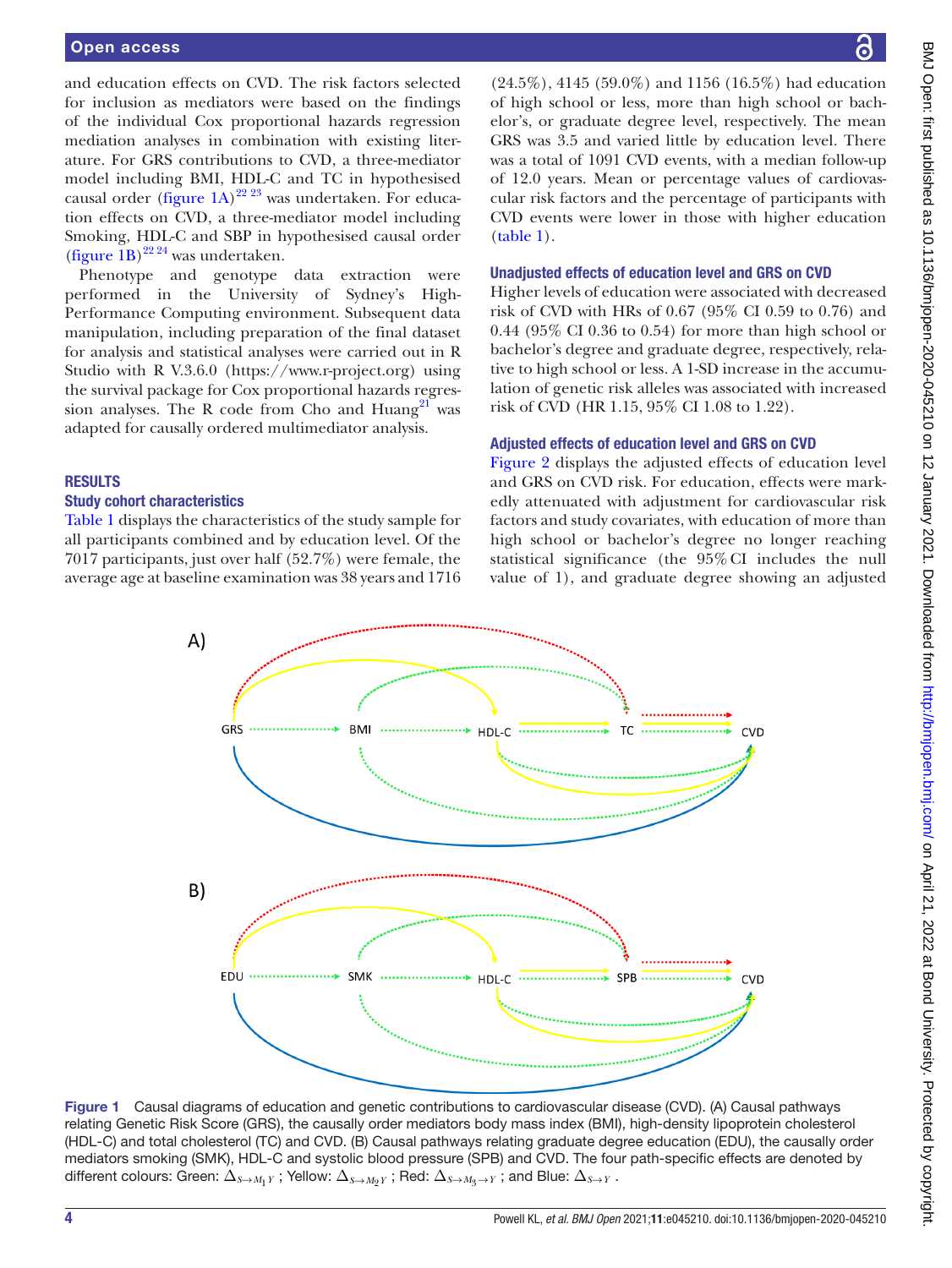<span id="page-5-0"></span>

| Descriptive characteristics of study cohort participants by education level<br>Table 1 |              |                        |                                           |                    |  |  |  |
|----------------------------------------------------------------------------------------|--------------|------------------------|-------------------------------------------|--------------------|--|--|--|
| <b>Characteristic</b>                                                                  | Total        | High school or<br>less | More than<br>high school or<br>bachelor's | Graduate<br>degree |  |  |  |
| No of participants                                                                     | 7017         | 1716                   | 4145                                      | 1156               |  |  |  |
| Age, years                                                                             | 38.0(9.7)    | 39.8(9.6)              | 37.3(9.5)                                 | 37.5(9.9)          |  |  |  |
| Females, N (%)                                                                         | 3700 (52.7)  | 912(53.1)              | 2223 (53.6)                               | 565 (48.9)         |  |  |  |
| Total cholesterol, mmol/L                                                              | 5.4(1.2)     | 5.8(1.2)               | 5.3(1.1)                                  | 5.3(1.0)           |  |  |  |
| HDL cholesterol, mmol/L                                                                | 1.4(0.4)     | 1.3(0.4)               | 1.4(0.4)                                  | 1.4(0.4)           |  |  |  |
| BMI, $kg/m2$                                                                           | 28.2(5.7)    | 29.4(5.8)              | 28.0(5.7)                                 | 27.4(5.3)          |  |  |  |
| SBP, mm Hg                                                                             | 118.5 (14.9) | 121.6 (15.7)           | 117.6 (14.5)                              | 116.7 (14.4)       |  |  |  |
| <b>GRS</b>                                                                             | 3.5(0.3)     | 3.4(0.4)               | 3.5(0.3)                                  | 3.5(0.4)           |  |  |  |
| Smoking, N (%)                                                                         | 3596 (51.2)  | 1127 (65.7)            | 2044 (49.3)                               | 425 (36.8)         |  |  |  |
| Diabetes, N (%)                                                                        | 656 (9.3)    | 276 (16.1)             | 311(7.5)                                  | 69 (6.0)           |  |  |  |
| <b>CVD</b>                                                                             |              |                        |                                           |                    |  |  |  |
| No of events, N (%)                                                                    | 1091 (15.5)  | 446 (26.0)             | 532 (12.8)                                | 113 (9.8)          |  |  |  |
| Follow-up (years), median (IQR)                                                        | 12.0(29.5)   | 13.1 (29.4)            | 11.7(28.9)                                | 12.0(29.9)         |  |  |  |

Data are presented as means (SD) unless specified otherwise.

BMI, body mass index; CVD, cardiovascular disease; GRS, Genetic Risk Score; HDL, high density lipoprotein; SBP, systolic blood pressure.

HR (aHR) of 0.72 (95% CI 0.58 to 89). In contrast, the estimated effect of a 1-SD increase in GRS remained largely unchanged [\(figure](#page-5-1) 2). Among the cardiovascular risk factors, strong effects for smoking (aHR 1.50, 95% CI 1.31 to 1.71), diabetes mellitus (1.48, 95% CI 1.28 to 1.71) and HDL-C (0.75, 95% CI 0.69 to 0.81) were seen. TC, BMI and SBP were also associated with CVD ([figure](#page-5-1) 2).

# Effects of GRS and education on established cardiovascular risk factors

[Figure](#page-6-0) 3 displays the effects of education and GRS on established cardiovascular risk factors. While GRS was either not or only marginally associated with differences in risk factors, higher levels of education were associated with lower BMI, SBP and TC, decreased likelihood of smoking and diabetes, and higher HDL-C [\(figure](#page-6-0) 3).



<span id="page-5-1"></span>Figure 2 Adjusted<sup>a</sup> associations between explanatory variables and incident cardiovascular disease. Estimates represent Cox proportional hazards regression model adjusted HRs with 95% Cls. <sup>a</sup>Adjusted for all explanatory variables displayed in figure. HDL, high-density lipoprotein.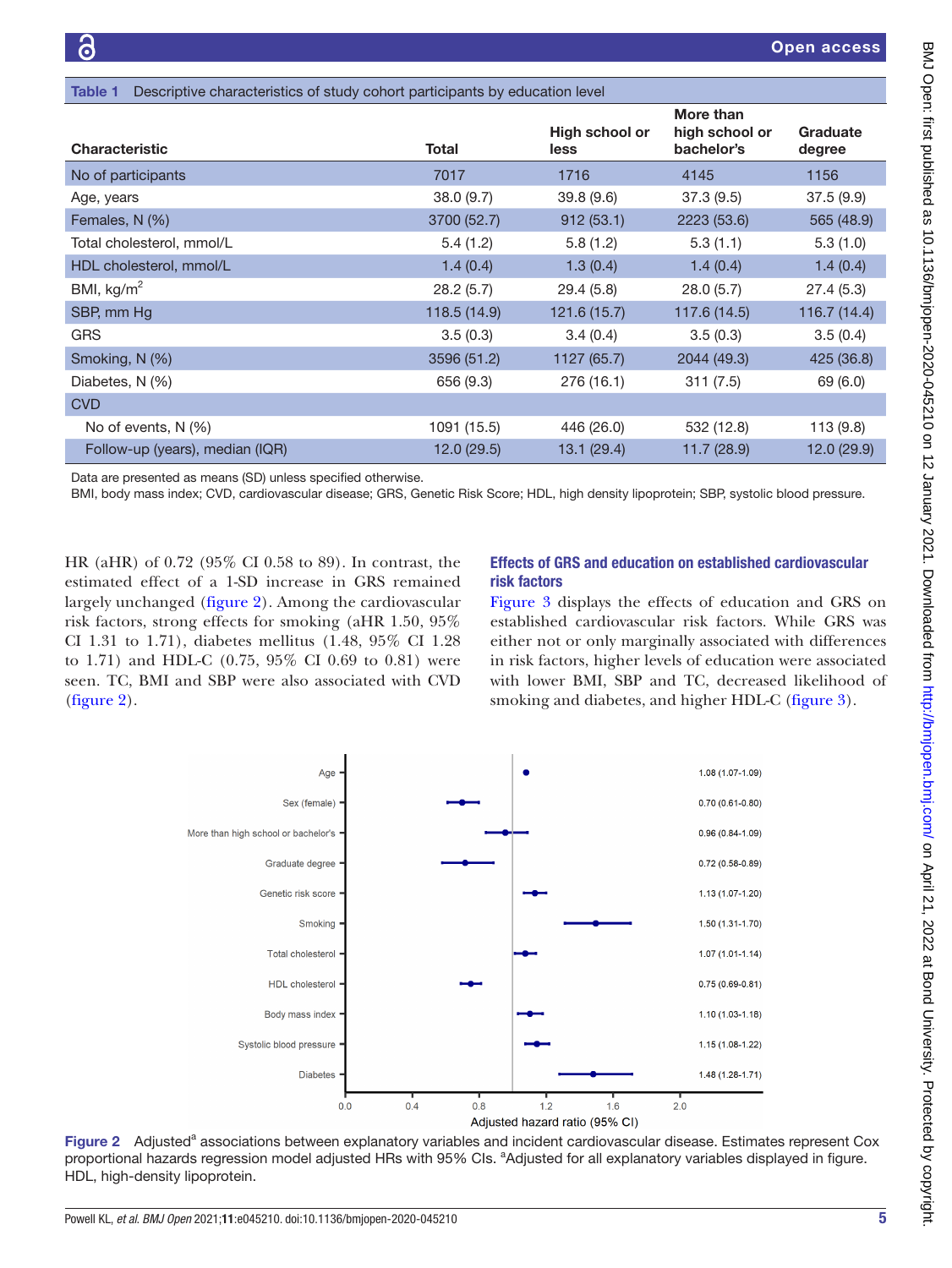

<span id="page-6-0"></span>- Graduate degree - Bachelor's or less - GRS (1-SD increase) - Graduate degree - Bachelor's or less - GRS (1-SD increase) Figure 3 Effects of education and Genetic Risk Score (GRS) on cardiovascular disease risk factors. For continuous risk factors (A), estimated effects represent adjusted<sup>a</sup> standardised mean differences in risk factor with 95% CIs for specified level of education (relative to high school or less) or increase GRS. For binary risk factors (B), estimates represent adjusted<sup>a</sup> ORs of the relationship between main study factor and binary risk factor with 95% CIs. The estimated effects for GRS represent the change in standardised mean difference or odds of risk factor for each 1-SD increase in accumulation of risk alleles. <sup>a</sup>Adjusted for age, sex, smoking, total cholesterol, HDL cholesterol, body mass index, systolic blood pressure and diabetes unless treated as the outcome variable. HDL, high-density lipoprotein.

## Mediation of education and GRS effects on CVD by established cardiovascular risk factors

[Table](#page-6-1) 2 displays the total effects, NDEs and NIEs of education (graduate degree) and GRS on CVD in analyses assessing mediation by each established cardiovascular risk factor individually and combined. GRS was associated with increased rate of CVD, due to both direct and indirect effects, with mediation by HDL-C and TC (in a model jointly exploring their effects, HDL-C and TC mediated 15% of the effect of GRS) and BMI ([table](#page-6-1) 2).

<span id="page-6-1"></span>Table 2 Estimated adjusted HRs for total effects, natural direct effects and natural indirect effects and proportion mediated through established risk factors for the association between genetic risk score and cardiovascular disease (CVD), and graduate degree and CVD

|                           | Adjusted* HR (95% CI) |                                |                                | <b>Proportion mediated</b>     |  |
|---------------------------|-----------------------|--------------------------------|--------------------------------|--------------------------------|--|
| <b>Risk factor</b>        | <b>Total effect</b>   | <b>Natural direct effect</b>   | <b>Natural indirect effect</b> | $(\%; 95\% \, \text{Cl})$      |  |
| <b>Genetic Risk Score</b> |                       |                                |                                |                                |  |
| BMI                       | 1.13 (1.06 to 1.21)   | 1.13 (1.07 to 1.21)            | 1.00 (0.99 to 1.00)            | $-2.58$ ( $-7.28$ to $-0.44$ ) |  |
| <b>SBP</b>                | 1.13 (1.07 to 1.21)   | 1.13 $(1.07 \text{ to } 1.20)$ | 1.00 (1.00 to 1.00)            | $-0.85$ (-4.15 to 1.38)        |  |
| <b>HDL Cholesterol</b>    | 1.15 (1.08 to 1.22)   | 1.13 (1.07 to 1.20)            | 1.02 (1.01 to 1.02)            | 11.53 (6.20 to 21.51)          |  |
| <b>Total cholesterol</b>  | 1.14 (1.08 to 1.21)   | 1.13 (1.07 to 1.21)            | 1.00 (1.00 to 1.01)            | 3.14 (0.21 to 8.25)            |  |
| <b>Diabetes</b>           | 1.14 (1.07 to 1.21)   | 1.13 (1.07 to 1.21)            | 1.00 (1.00 to 1.00)            | 0.84 (-0.34 to 3.37)           |  |
| Smoking                   | 1.13 (1.06 to 1.20)   | 1.13 (1.07 to 1.20)            | 1.00 (1.00 to 1.00)            | $-0.27$ (-4.60 to 3.67)        |  |
| All ERFs                  | 1.16 (1.10 to 1.24)   | 1.13 (1.06 to 1.20)            | 1.03 (1.00 to 1.05)            | 17.56 (2.39 to 35.70)          |  |
| Graduate degree           |                       |                                |                                |                                |  |
| BMI                       | 0.71 (0.57 to 0.88)   | 0.72 (0.58 to 0.89)            | 0.99 (0.98 to 1.00)            | 2.36 (0.53 to 9.44)            |  |
| <b>SBP</b>                | 0.70 (0.57 to 0.88)   | $0.71$ (0.57 to 0.88)          | $0.98$ (0.97 to 0.99)          | 4.51 (1.62 to 13.28)           |  |
| <b>HDL Cholesterol</b>    | 0.70 (0.57 to 0.85)   | 0.72 (0.58 to 0.88)            | 0.95 (0.92 to 0.97)            | 11.51 (5.67 to 29.04)          |  |
| <b>Total Cholesterol</b>  | 0.71 (0.56 to 0.87)   | 0.72 (0.57 to 0.88)            | 0.98 (0.96 to 1.00)            | 4.56 (0.50 to 14.94)           |  |
| <b>Diabetes</b>           | 0.70 (0.58 to 0.86)   | 0.71 (0.59 to 0.86)            | 0.99 (0.98 to 1.00)            | 2.82 (0.96 to 8.72)            |  |
| Smoking                   | 0.68 (0.54 to 0.83)   | $0.71$ (0.57 to 0.88)          | 0.91 (0.87 to 0.94)            | 18.77 (9.45 to 42.50)          |  |
| All ERFs                  | 0.58 (0.46 to 0.70)   | 0.71 (0.57 to 0.88)            | 0.81 (0.76 to 0.86)            | 38.48 (24.13 to 64.86)         |  |

\*Analyses adjusted for age and sex and also included all other cardiovascular risk and study factors, which were not the subject of mediation analysis, as explanatory covariates.

BMI, body mass index; ERFs, established risk factors; HDL, high density lipoprotein; ; SPB, systolic blood pressure.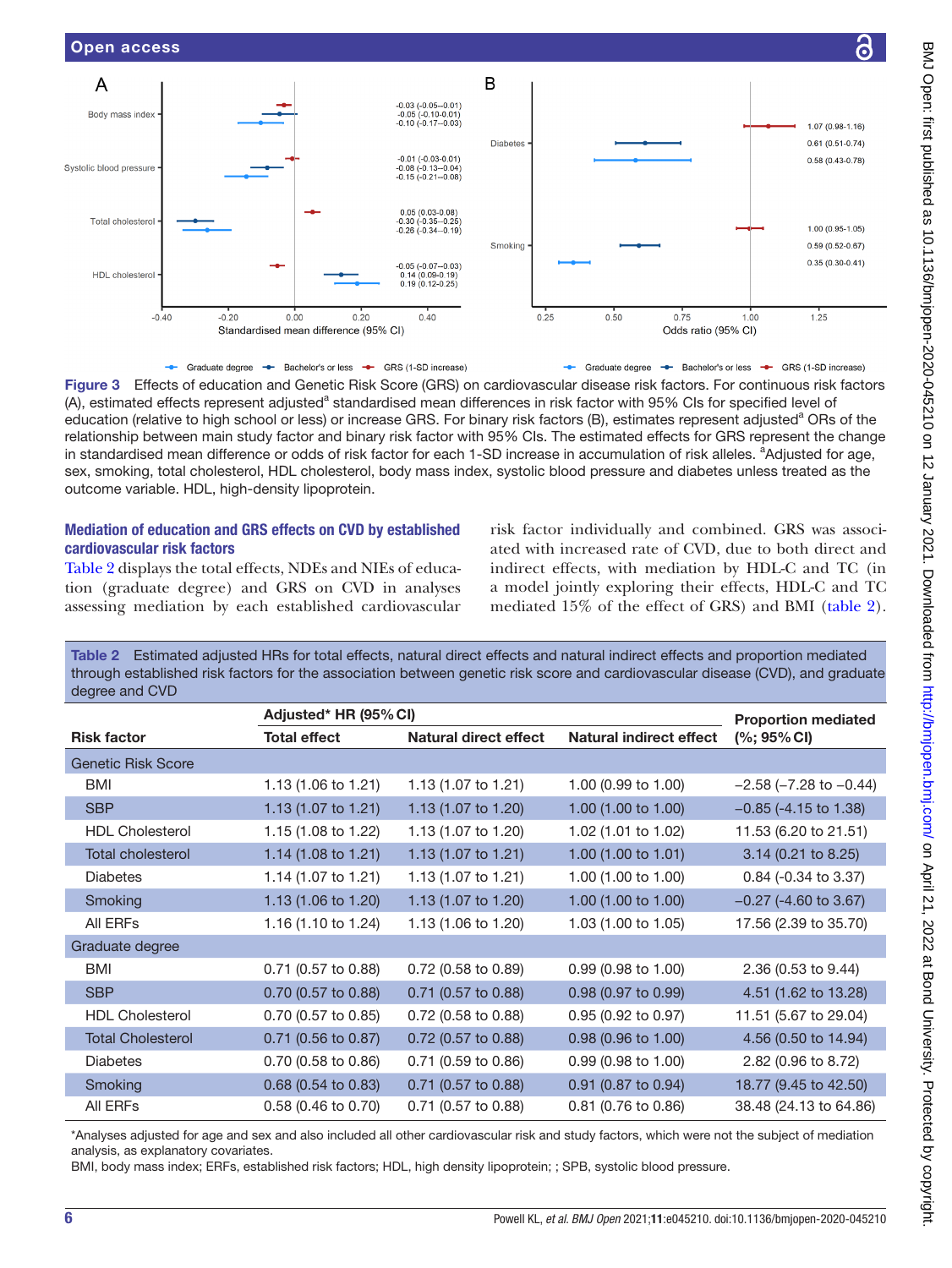<span id="page-7-0"></span>Estimated path-specific effects in the form of transformed survival time relating the main study factors, genetic risk score and graduate degree education, with cardiovascular disease via cardiovascular risk factor mediators

|                                          |                                                                              |                 | 95% CI limit |              |         |
|------------------------------------------|------------------------------------------------------------------------------|-----------------|--------------|--------------|---------|
| <b>Path-specific effect</b>              |                                                                              | <b>Estimate</b> | Lower        | <b>Upper</b> | P value |
| Genetic risk score                       |                                                                              |                 |              |              |         |
| $\Delta_{S\rightarrow Y}$                | $GRS \rightarrow CVD$                                                        | $-0.121$        | $-0.179$     | $-0.063$     | < 0.001 |
| $\Delta_{S\rightarrow M_3\rightarrow Y}$ | $GRS \rightarrow TC \rightarrow CVD$                                         | $-0.005$        | $-0.009$     | $-0.002$     | 0.005   |
| $\Delta_{S\rightarrow M_2Y}$             | $GRS \rightarrow HDL-C \rightarrow TC \rightarrow CVD$                       | $-0.014$        | $-0.021$     | $-0.007$     | < 0.001 |
| $\Delta_{S\rightarrow M_1}$ Y            | $GRS \rightarrow$ BMI $\rightarrow$ HDL-C $\rightarrow$ TC $\rightarrow$ CVD | 0.003           | $-0.001$     | 0.007        | 0.178   |
| Graduate degree                          |                                                                              |                 |              |              |         |
| $\Delta_{S\rightarrow Y}$                | $EDU \rightarrow CVD$                                                        | 0.323           | 0.111        | 0.536        | 0.003   |
| $\Delta_{S\rightarrow M_2\rightarrow Y}$ | $EDU \rightarrow SPB \rightarrow CVD$                                        | 0.020           | 0.007        | 0.032        | 0.002   |
| $\Delta_{S\rightarrow M_2Y}$             | $EDU \rightarrow HDL-C \rightarrow SPB \rightarrow CVD$                      | 0.054           | 0.030        | 0.078        | < 0.001 |
| $\Delta_{S\rightarrow M_1}$ Y            | $FDU \rightarrow SMK \rightarrow HDI - C \rightarrow SPB \rightarrow CVD$    | 0.099           | 0.064        | 0.135        | < 0.001 |

BMI, body mass index; CVD, cardiovascular disease; EDU, graduate degree education; GRS, Genetic Risk Score; HDL-C, high-density lipoprotein cholesterol; SMK, cigarette smoking; SPB, systolic blood pressure; TC, total cholesterol.

For education, graduate degree was associated with decreased risk of CVD, due to both direct and indirect effects, with mediation by established cardiovascular risk factors. Smoking, HDL-C, TC and SBP were the strongest mediators of graduate degree effects on CVD [\(table](#page-6-1) 2). A model exploring the effects of established cardiovascular risk factors combined indicated they collectively mediated 38.5% of the association between graduate degree and CVD [\(table](#page-6-1) 2). Sensitivity analyses of unmeasured mediator-exposure-outcome confounding for NDEs and NIEs indicated that fairly substantial confounding would be required to explain away the NDEs, but smaller levels of confounding could explain away the NIEs [\(online](https://dx.doi.org/10.1136/bmjopen-2020-045210) [supplemental table 2](https://dx.doi.org/10.1136/bmjopen-2020-045210)).

The results of causally ordered multimediator analyses are displayed in [table](#page-7-0) 3. The effect of GRS on transformed survival time independent of BMI, HDL-C and TC was significant ( $\Delta_{S\rightarrow Y}$  = −0.121, 95% CI −0.179 to −0.063, p<0.001). The effect of GRS on transformed survival time mediated through BMI, and possibly HDL-C and TC was not significant ( $\Delta_{S \to M_1Y} = 0.003$ , 95% CI –0.001 to 0.007, p=0.178). The effect of GRS mediated by HDL-C and possibly TC was significant ( $\Delta_{S\rightarrow M_2Y}$  = −0.014, 95% CI –0.021 to –0.007, p ≤0.001) as was the effect mediated through TC ( $\Delta_{S \to M_3 \to Y}$  = -0.005,–0.009 to -0.002, p-value=0.005). For education, graduate degree was associated with increased transformed survival time independent of smoking, HDL-C and SBP ( $\Delta_{S\rightarrow Y}$  = 0.323, 95% CI  $0.111$  to  $0.536$ ,  $p=0.003$ ). The effect of graduate degree on transformed survival time mediated by decreased likelihood of smoking and possibly HDL-C and SBP was significant (∆*<sup>S</sup>→M*1*<sup>Y</sup>* = 0.099, 95% CI 0.064 to 0.135, p<0.001), as was the effect mediated through HDL-C and possibly SBP ( $\Delta_{S\rightarrow M_2Y}$  = 0.054, 95% CI 0.030 to 0.078, p ≤0.001). The effect of graduate degree only mediated by

SBP was also significant ( $\Delta_{S\rightarrow M_2\rightarrow Y}$  = 0.020, 95% CI 0.007 to  $0.032$ ,  $p=0.002$ ).

## **DISCUSSION**

This study explored the effects of education and GRS on CVD while seeking to decompose total effects into those that were direct and those that were mediated by established cardiovascular risk factors. The findings showed independent effects for education and GRS on CVD with adjustment for established risk factors and study covariates. However, these effects were attenuated relative to unadjusted estimates. Decomposition of total effects into indirect or PSEs demonstrated considerable mediation by established risk factors for the effects of education, but not for GRS, where the effects (>80%) appeared largely independent of established risk factors. Collectively, these findings demonstrate the importance of established risk factors in mediating the effects of education on CVD and highlight that the mechanisms underlying the genetic contributions to CVD, in contrast to education, are largely independent of established risk factors.

The exploration of the effects of education on CVD revealed associations through direct and indirect effects. Although a considerable proportion of the total effect of education was explained by established risk factors, more than half remained unexplained and warrants further investigation. Our results showed stronger mediating effects for smoking and HDL-C, with smaller effects for other established risk factors through individual causal mediation analyses. These findings were supported by causally ordered mediation analysis, which showed significant PSEs involving smoking, HDL-C and SBP as causally ordered mediators. Collectively, these findings are consistent with those of several other studies.<sup>12 22</sup> For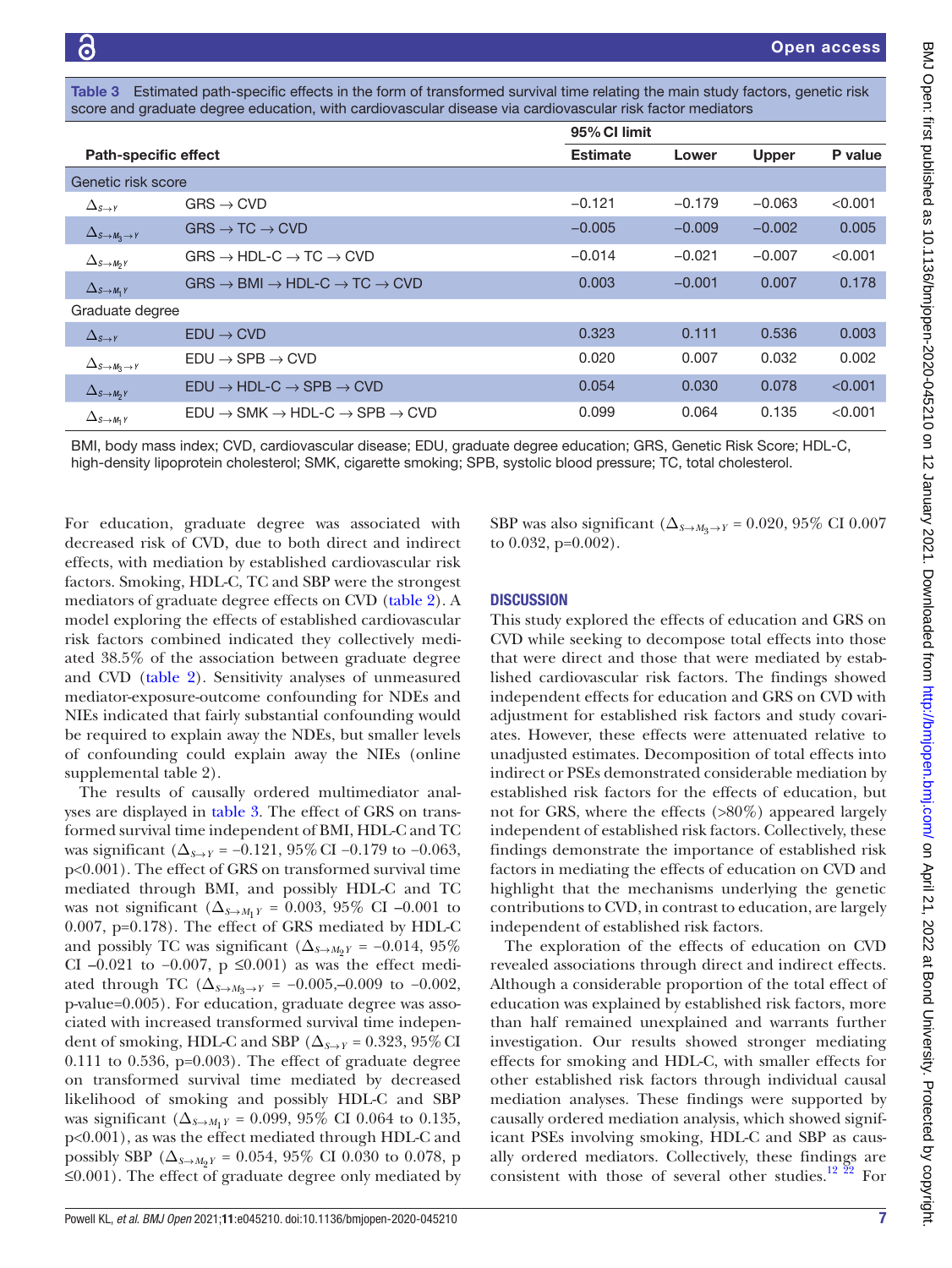example, Carter *et al*<sup>[12](#page-9-10)</sup> demonstrated, using both observational and mendelian randomisation methods, mediating effects for smoking behaviour (19% of total effect for the observational method), SBP  $(11\%)$  and BMI  $(15\%)$ in a large study of European ancestry participants. The total mediating effect of all three risk factors combined in this study was  $42\%$ .<sup>12</sup> An earlier study in Dutch participants showed mediating effects for smoking (27%) and several other risk factors, including hypertension (5.3%) and hypercholesterolaemia (3.5%), with the collective of established risk factors in this study accounting for 57% of the total effect of education on  $CHD<sup>22</sup>$  Our findings are consistent with these studies and adds to the growing body of knowledge on the effects of education on CVD as a confirmatory and repeatable research contribution in an independent study cohort.

Independent effects for GRS on CVD were also observed. In contrast to education, GRS effects changed little with adjustment for established risk factors, indicating GRS effects operated largely independently of them, which is consistent with previous studies exploring the genomic prediction of CVD based on  $GRSs$ <sup>[8 9](#page-9-7)</sup> Causal mediation analysis revealed mediation by HDL-C and, to a lesser degree, TC. Notably, mediation by BMI was also observed in individual mediation analysis, but in the opposite direction to HDL-C and TC through its negative association with GRS. Similar findings were found when these three factors were assessed via causally ordered mediation analysis, although there was no longer any evidence for mediation by BMI. In contrast to education effects on CVD, prior research exploring mediation effects of established risk factors on the effect of GRS on CVD is scarce. Fritz *et*   $a\ddot{\ell}^5$  explored the mediating effects of several established risk factors, including apoA1, apoB, SBP and diabetes mellitus, on the effect of a 50-single nucleotide polymorphism GRS on CHD. This study demonstrated that only a fraction (<20%) of the genetic effect was explained by established risk factors, $25$  and our study provides evidence to support these findings.

Exploring the mediating effects of education on CVD risk by established risk factors, while previously assessed in several other studies, concurrently with GRS enables the genetic contributions to CVD, and the lack of mediation by established risk factors, to be contextualised. In particular, while approximately 40% of the total effect of education on CVD was mediated by the established risk factors assessed in the study, the proportion mediated was less than half that for genetic contributions. The study findings highlight the complexity of using genetic risk information, and the challenge faced by clinicians and healthcare professionals to manage patients with high genetic risk. Within this paradigm, while acknowledging that education inequalities in health and disease remains a wicked problem (eg, how do you intervene on education?), in the context of CVD, doctors and healthcare professionals can equip themselves with the knowledge that a significant proportion of education effects are mediated by established risk factors, and accordingly, prescribe

relevant treatments, such as lifestyle modification, exercise and pharmacological therapies.<sup>12 22 26</sup> Importantly, there is evidence that education effects on CVD are mediated through factors other than those assessed in this study. Lifestyle factors, health behaviours and other risk factors such as diet, alcohol consumption, physical activity and health literacy have all been demonstrated to mediate education contributions to CVD.<sup>16 22 27-30</sup> Admittedly, these factors are likely interrelated, and may sit on the causal pathways of each other (as indicated by some studies, eg, Carter *et al*<sup>12</sup> and Nordahl *et al*<sup>29</sup>), but they collectively represent important factors that may be more readily intervened than education itself.

The case for genetic risk, which operates largely independently of established risk factors and where there is lack of knowledge on the underlying mechanisms of increased risk, is not as straight forward. This could create a dilemma for clinicians, who may become aware that patients are at increased risk of CVD, but have little information about the potential underlying causes.  $26$  However, as per Abraham *et al*,<sup>[10](#page-9-16)</sup> which showed that modifiable risk factors displayed large effects on cumulative CHD risk in individuals of high genetic predisposition, improving lifestyles may compensate for increased genetic risk. A recent editorial by Tada *et al*<sup>26</sup> also nicely summarises the latest evidence for addressing increased genetic risk, proposing several strategies. The first strategy is to prescribe statins, which was demonstrated to have both relative and absolute benefits in individuals of high genetic risk compared with those with lower risk. $31$  The second approach is to promote healthier lifestyles, with evidence indicating that adherence to healthy lifestyles is associated with marked reductions in risk compared with non-adhering individuals.<sup>32</sup> However, the need for more research to better understand the causal mechanisms of increased genetic risk is warranted.

The study had several strengths and limitations. Study findings were based on the analysis of the FHS, a long running and well characterised longitudinal cohort study with extensive follow-up. The study benefited from the availability of rich information on numerous established cardiovascular risk factors, including many which were instrumental in establishing current risk algorithms for CVD used in clinical practice. $13$  There was also comprehensive genetic data available based on genotyping arrays and imputation. Two methods of mediation analysis were applied, including a novel multi-mediator method, which is not dependent on the rare outcome assumption, $21$ and sensitivity analyses provided information on the size of unmeasured confounding required to explain away observed NDEs and NIEs. Although the final sample size included over 7000 participants and 1000 CVD events, replication of mediation analyses in other, independent cohorts is warranted. Assessment of other covariates and risk factors as mediating variables for the effects of education and GRS for CVD would also be beneficial, especially given the findings of sensitivity analyses, which demonstrated that unmeasured confounders with rather small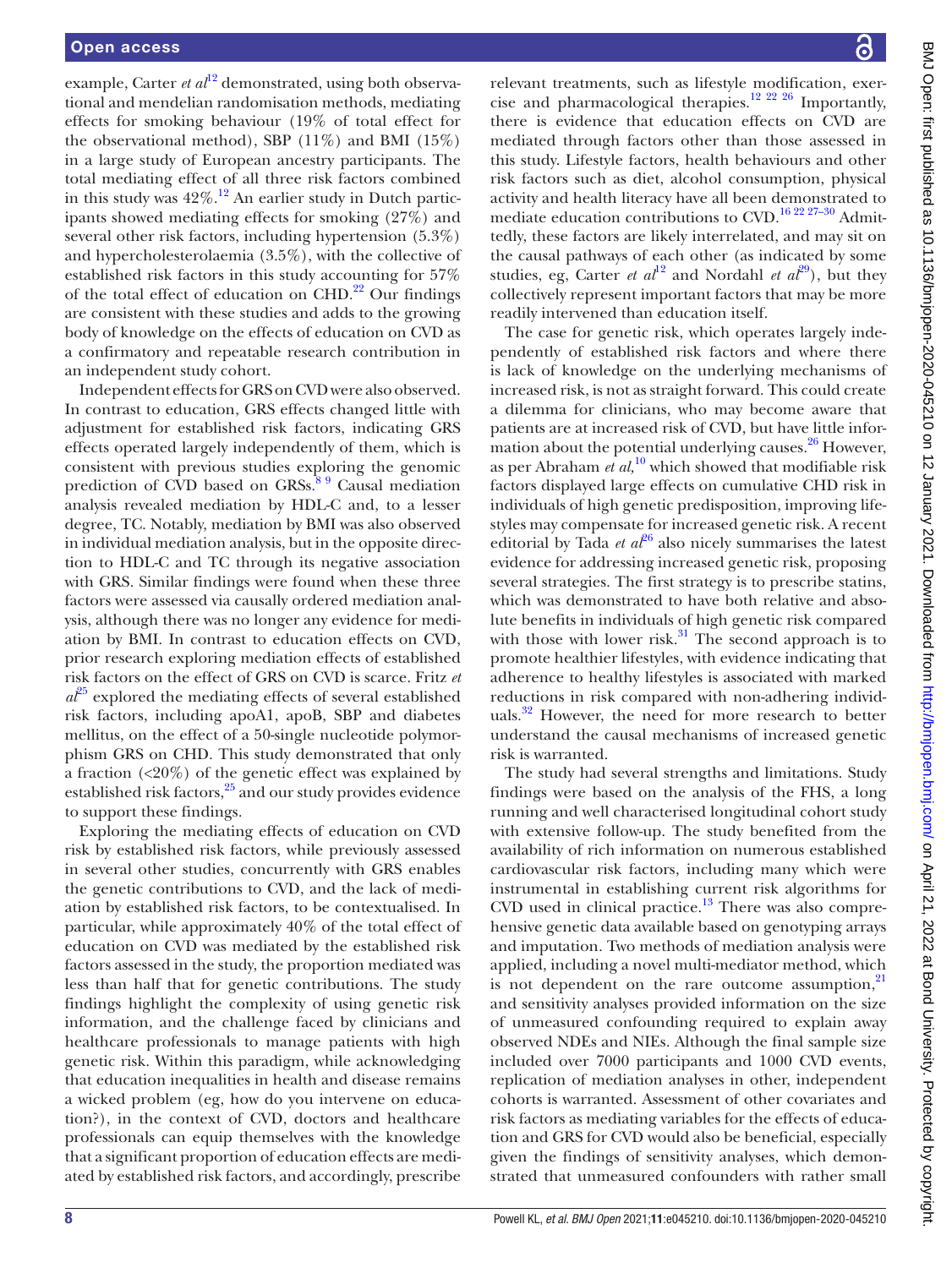effect sizes could easily explain away the observed indirect effects. It is a limitation of the approach used to assess the mediation effects of each cardiovascular risk factor individually and combined that it does not take into consideration possible interrelationships between risk factors if any sit on the causal pathway of others. Although the characteristics of those excluded from the study due to missing data were similar to the final study population (data not shown), it is not known how their inclusion would have impacted the study findings. It is a limitation that study risk factors and covariates were not included in Cox regression models as time-varying variables.

## **CONCLUSIONS**

Exploration of the effects of education and GRS on CVD revealed important mediation by established cardiovascular risk factors. While a considerable proportion of the total effect of education was mediated by established risk factors, this was not true of GRS. Collectively, the findings highlight the relevance of established risk factors in mediating the effects of education on CVD and that further research is required to elucidate the underlying causal mechanisms for the genetic contributions to CVD.

#### Author affiliations

<sup>1</sup> Faculty of Health Sciences and Medicine, Bond University, Gold Coast, Queensland, Australia

<sup>2</sup>Orthopaedics, Gold Coast Hospital and Health Service, Southport, Queensland, Australia

<sup>3</sup>School of Medicine, Griffith University Faculty of Health, Gold Coast, Queensland, Australia

4 Clinical Governance, Northern NSW Local Health District, Lismore, New South Wales, Australia

<sup>5</sup>School of Public Health, The University of Sydney Faculty of Medicine and Health, Sydney, New South Wales, Australia

<sup>6</sup>School of Health and Human Sciences, Southern Cross University, Lismore, New South Wales, Australia

Contributors ASS contributed to study conception and design, data and statistical analysis, interpretation of study findings and drafting and critical review of the manuscript. KLP contributed to data and statistical analysis, interpretation of study findings and drafted the manuscript. SRS contributed to the interpretation of study findings and drafting and critical review of the manuscript.

Funding The authors have not declared a specific grant for this research from any funding agency in the public, commercial or not-for-profit sectors.

#### Competing interests None declared.

Patient consent for publication Not required.

Ethics approval Ethical approval was obtained from The University of Sydney Human Research Ethics Committee (2018/146), and approval to access FHS data via the Database of Genotypes and Phenotypes (Authorised Access) was obtained from the National Heart, Lung, and Blood Institute Data Access Committee.

Provenance and peer review Not commissioned; externally peer reviewed.

Data availability statement Data may be obtained from a third party and are not publicly available. Data analysed as part of this study were obtained from the Framingham Heart Study under authorised access granted by the National Heart, Lung and Blood Institute Data Access Committee. Applications for access to this data are to be made to the National Heart, Lung, and Blood Institute Data Access Committee as per guidance provided at: [https://dbgap.ncbi.nlm.nih.gov/aa/wga.](https://dbgap.ncbi.nlm.nih.gov/aa/wga.cgi?page=login) [cgi?page=login](https://dbgap.ncbi.nlm.nih.gov/aa/wga.cgi?page=login).

Supplemental material This content has been supplied by the author(s). It has not been vetted by BMJ Publishing Group Limited (BMJ) and may not have been

peer-reviewed. Any opinions or recommendations discussed are solely those of the author(s) and are not endorsed by BMJ. BMJ disclaims all liability and responsibility arising from any reliance placed on the content. Where the content includes any translated material, BMJ does not warrant the accuracy and reliability of the translations (including but not limited to local regulations, clinical guidelines, terminology, drug names and drug dosages), and is not responsible for any error and/or omissions arising from translation and adaptation or otherwise.

Open access This is an open access article distributed in accordance with the Creative Commons Attribution Non Commercial (CC BY-NC 4.0) license, which permits others to distribute, remix, adapt, build upon this work non-commercially, and license their derivative works on different terms, provided the original work is properly cited, appropriate credit is given, any changes made indicated, and the use is non-commercial. See: [http://creativecommons.org/licenses/by-nc/4.0/.](http://creativecommons.org/licenses/by-nc/4.0/)

#### ORCID iD

Alexandre S Stephens <http://orcid.org/0000-0003-2465-8117>

#### **REFERENCES**

- <span id="page-9-0"></span>1 Roth GA, Johnson C, Abajobir A, *et al*. Global, regional, and national burden of cardiovascular diseases for 10 causes, 1990 to 2015. *[J Am](http://dx.doi.org/10.1016/j.jacc.2017.04.052)  [Coll Cardiol](http://dx.doi.org/10.1016/j.jacc.2017.04.052)* 2017;70:1–25.
- <span id="page-9-1"></span>2 Mensah GA, Roth GA, Fuster V. The Global Burden of Cardiovascular Diseases and Risk Factors: 2020 and Beyond. *[J Am Coll Cardiol](http://dx.doi.org/10.1016/j.jacc.2019.10.009)* 2019;74:2529–32.
- <span id="page-9-2"></span>3 Heron M. Deaths: leading causes for, 2017. Available: [https://www.](https://www.cdc.gov/nchs/data/nvsr/nvsr68/nvsr68_06-508.pdf) [cdc.gov/nchs/data/nvsr/nvsr68/nvsr68\\_06-508.pdf](https://www.cdc.gov/nchs/data/nvsr/nvsr68/nvsr68_06-508.pdf) [Accessed 1 Mar 2020].
- <span id="page-9-3"></span>4 Jagannathan R, Patel SA, Ali MK, *et al*. Global updates on cardiovascular disease mortality trends and Attribution of traditional risk factors. *[Curr Diab Rep](http://dx.doi.org/10.1007/s11892-019-1161-2)* 2019;19:44.
- <span id="page-9-4"></span>5 Global burden of disease study 2015 (GBD 2015). sociodemographic index (SDI) 1980–2015 | GHDx. Available: [http://ghdx.](http://ghdx.healthdata.org/record/ihme-data/gbd-2015-socio-demographic-index-sdi-1980%E2%80%932015) [healthdata.org/record/ihme-data/gbd-2015-socio-demographic](http://ghdx.healthdata.org/record/ihme-data/gbd-2015-socio-demographic-index-sdi-1980%E2%80%932015)[index-sdi-1980%E2%80%932015](http://ghdx.healthdata.org/record/ihme-data/gbd-2015-socio-demographic-index-sdi-1980%E2%80%932015) [Accessed 1 Mar 2020].
- <span id="page-9-5"></span>6 Stringhini S, Carmeli C, Jokela M, *et al*. Socioeconomic status and the  $25 \times 25$  risk factors as determinants of premature mortality: a multicohort study and meta-analysis of 1·7 million men and women. *[Lancet](http://dx.doi.org/10.1016/S0140-6736(16)32380-7)* 2017;389:1229–37.
- <span id="page-9-6"></span>7 Rosengren A, Smyth A, Rangarajan S, *et al*. Socioeconomic status and risk of cardiovascular disease in 20 low-income, middleincome, and high-income countries: the prospective urban rural epidemiologic (pure) study. *[Lancet Glob Health](http://dx.doi.org/10.1016/S2214-109X(19)30045-2)* 2019;7:e748–60.
- <span id="page-9-7"></span>Nikpay M, Goel A, Won H-H, et al. A comprehensive 1,000 Genomesbased genome-wide association meta-analysis of coronary artery disease. *[Nat Genet](http://dx.doi.org/10.1038/ng.3396)* 2015;47:1121–30.
- <span id="page-9-8"></span>9 Inouye M, Abraham G, Nelson CP, *et al*. Genomic risk prediction of coronary artery disease in 480,000 adults: implications for primary prevention. *[J Am Coll Cardiol](http://dx.doi.org/10.1016/j.jacc.2018.07.079)* 2018;72:1883–93.
- <span id="page-9-16"></span>10 Abraham G, Havulinna AS, Bhalala OG, *et al*. Genomic prediction of coronary heart disease. *[Eur Heart J](http://dx.doi.org/10.1093/eurheartj/ehw450)* 2016;37:3267–78.
- <span id="page-9-9"></span>11 Expert Panel on Detection, Evaluation, and Treatment of High Blood Cholesterol in Adults. Executive summary of the third report of the National cholesterol education program (NCEP) expert panel on detection, evaluation, and treatment of high blood cholesterol in adults (adult treatment panel III). *[JAMA](http://dx.doi.org/10.1001/jama.285.19.2486)* 2001;285:2486–97.
- <span id="page-9-10"></span>12 Carter AR, Gill D, Davies NM, *et al*. Understanding the consequences of education inequality on cardiovascular disease: Mendelian randomisation study. *[BMJ](http://dx.doi.org/10.1136/bmj.l1855)* 2019;365:l1855.
- <span id="page-9-11"></span>13 Tsao CW, Vasan RS. Cohort profile: the Framingham heart study (FHS): overview of milestones in cardiovascular epidemiology. *[Int J](http://dx.doi.org/10.1093/ije/dyv337)  [Epidemiol](http://dx.doi.org/10.1093/ije/dyv337)* 2015;44:1800–13.
- <span id="page-9-12"></span>14 D'Agostino RB, Vasan RS, Pencina MJ, *et al*. General cardiovascular risk profile for use in primary care: the Framingham heart study. *[Circulation](http://dx.doi.org/10.1161/CIRCULATIONAHA.107.699579)* 2008;117:743–53.
- <span id="page-9-13"></span>15 Loucks EB, Lynch JW, Pilote L, *et al*. Life-Course socioeconomic position and incidence of coronary heart disease: the Framingham offspring study. *[Am J Epidemiol](http://dx.doi.org/10.1093/aje/kwn403)* 2009;169:829–36.
- <span id="page-9-15"></span>16 Loucks EB, Gilman SE, Howe CJ, *et al*. Education and coronary heart disease risk: potential mechanisms such as literacy, perceived constraints, and depressive symptoms. *[Health Educ Behav](http://dx.doi.org/10.1177/1090198114560020)* 2015;42:370–9.
- 17 Thanassoulis G, Peloso GM, Pencina MJ, *et al*. A genetic risk score is associated with incident cardiovascular disease and coronary artery calcium: the Framingham heart study. *[Circ Cardiovasc Genet](http://dx.doi.org/10.1161/CIRCGENETICS.111.961342)* 2012;5:113–21.
- <span id="page-9-14"></span>18 Abraham TM, Pencina KM, Pencina MJ, *et al*. Trends in diabetes incidence: the Framingham heart study. *[Diabetes Care](http://dx.doi.org/10.2337/dc14-1432)* 2015;38:482–7.